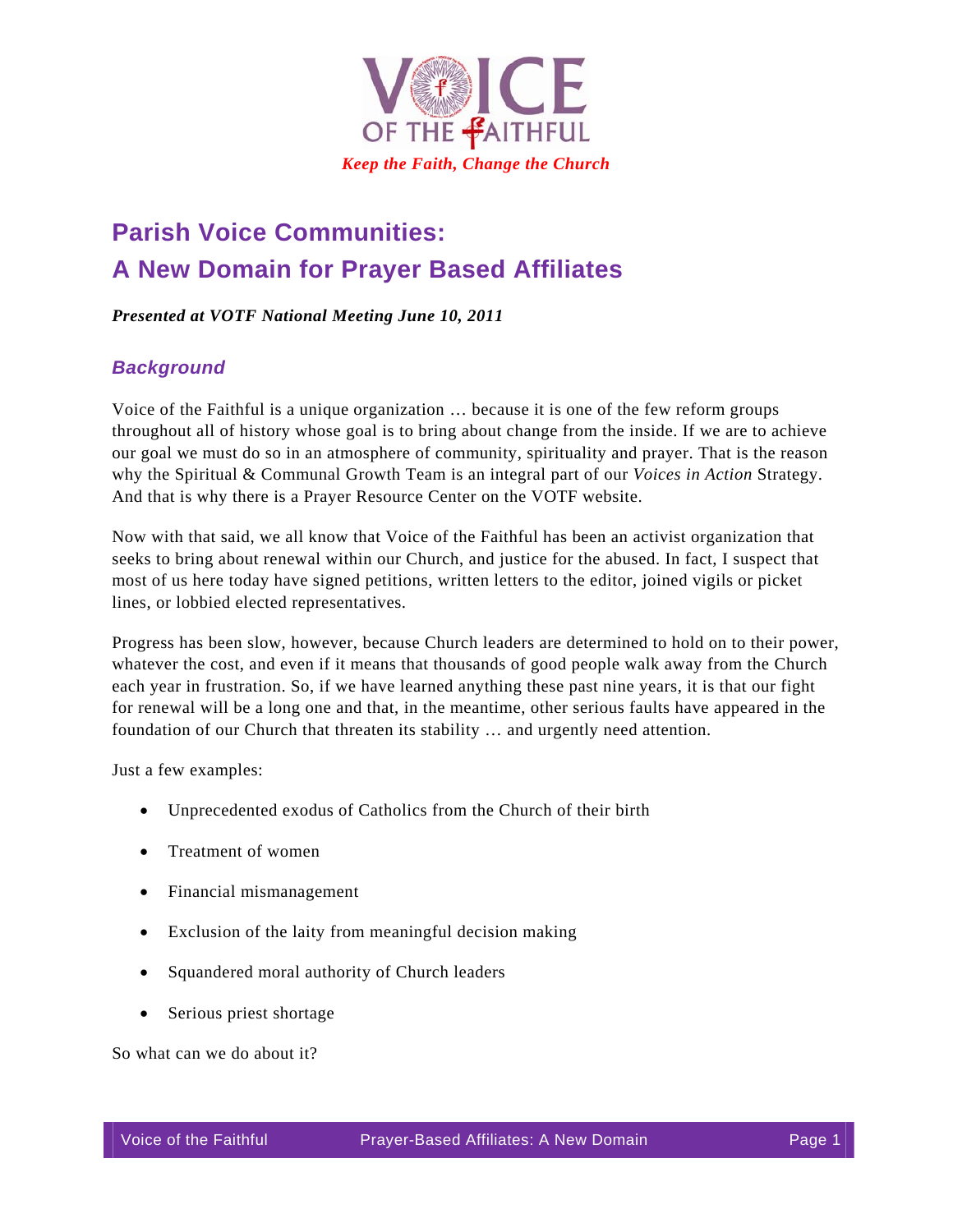# *Parish Voice Communities*

The answer lies in Parish Voice Communities. Experience has shown that few people are born to be rebels and activists, even in a righteous cause. So if VOTF is to succeed in our quest to renew our Church from within, we need to energize the majority of Catholics who love the Church, see it in disarray; and yet cannot bring themselves to withhold donations or walk on picket lines.

What the Spiritual & Communal Growth team hopes to do is extend the mantle of renewal to those who love our Church but see the road to renewal as one going through prayer and the Holy Spirit. Here is how we see it working, and we are looking for your comments and suggestions.

Ideally, a Parish Voice Community can be likened to a parish ministry whose members come together regularly for the express purpose of:

- Exploring relevant issues and petitions that affect the Church and its members, and praying for God's guidance.
- Undertaking occasional projects and performing related services within the parish that enhance the shared community and "ownership" that flows from our baptism and our membership in the mystical body of Christ.
- Carrying-out joint projects with other affiliates, or with the national organization (such as national VOTF events or celebrations, days or evenings of prayer at a local religious community, retreats and seminars, etc.)
- Becoming part of the "fabric" of the Church.

# *Organization of Parish Voice Communities*

Communities are a distinct type of affiliate, and would be organized as:

- Discreet stand-alone groups within a parish, or across several parishes as a "community cluster," or as
- Part of an existing affiliate (e.g., an affiliate prayer team that might also provide prayers and prayer services for regular affiliate meetings), or
- As part of a "virtual" parish voice community comprised of Individual members who sign up for the S&CG team's On-line Intercessory Prayer Group.

Parish Voice Communities would be linked for support to the national organization through the affiliate Leadership Team which would act as a "clearing house" for ideas and activities. They would also have direct access to the S&CG VIA team through the VOTF website. PVC leaders would also be included on the distribution of all additions or updates to the S&CG resource center.

# *Resources Available to Parish Voice Communities*

1. The S&CG team section of the VOTF website is a primary, but not necessarily sole, source of materials that would be useful to Parish Voice Communities. The Resource Center: